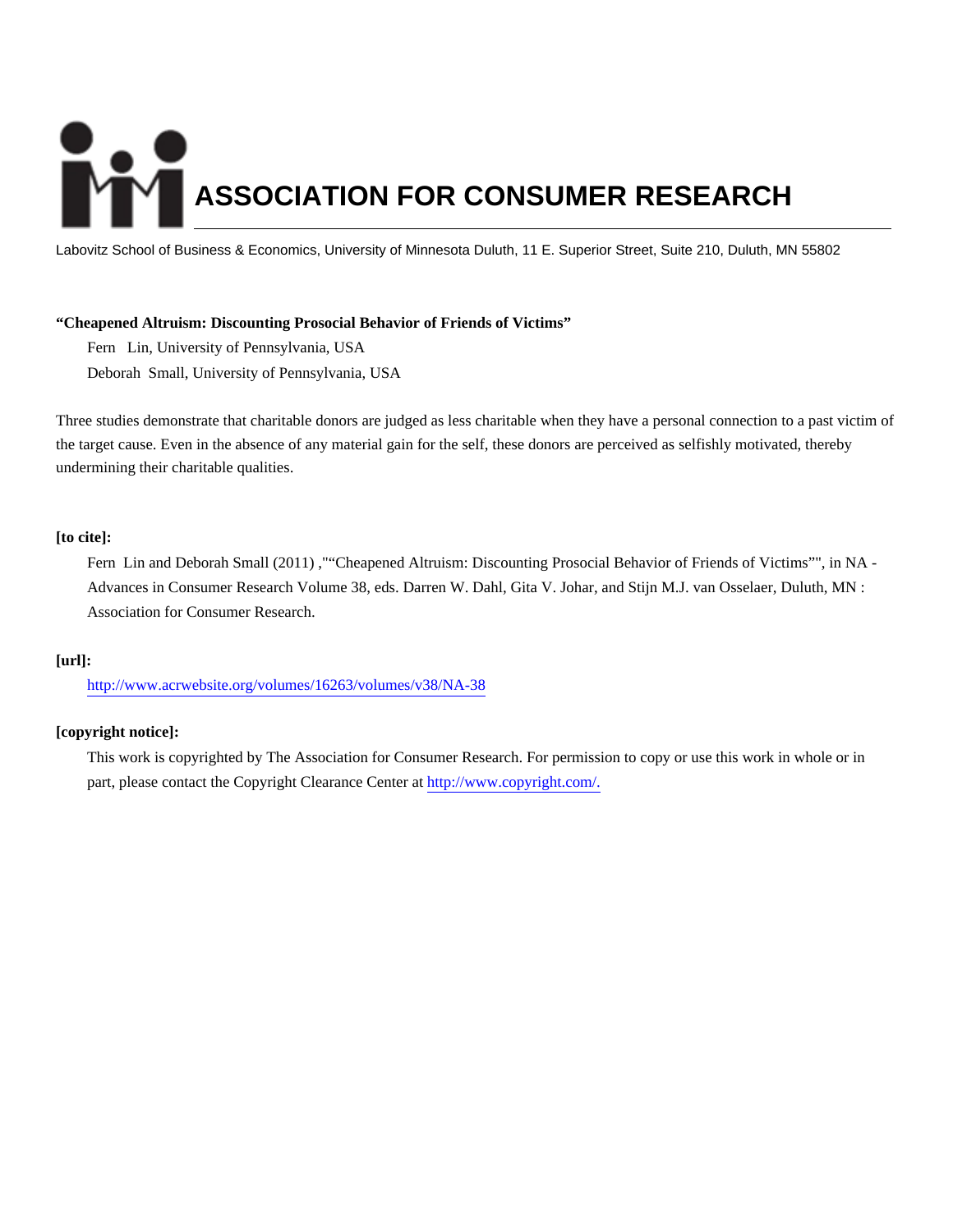# **SPECIAL SESSION** Psychological Aspects of Charitable Giving: Surprising New Insights About Benefactors, **Beneficiaries, and the Giving Context**

Eesha Sharma, New York University, USA

### **EXTENDED ABSTRACTS**

#### "Cheapened Altruism: Discounting Prosocial Behavior by **Friends of Victims"**

Fern Lin, University of Pennsylvania, USA Deborah A. Small, University of Pennsylvania, USA

Abundant research has investigated the factors and motivations causing charitable giving, but researchers have not explored folk psychological beliefs about its causes. This paper provides a first look at how people perceive charitable donors. The term charitable credit will refer to perceptions that a donor is a benevolent, charitable person whose prosocial behavior is driven by underlying altruistic qualities.

When are charitable donors given more or less credit for their donations? We believe that donors with a personal connection to the target cause, such as a relationship with a victim, are given less credit than donors without a personal connection because the personal connection cheapens the prosocial act. We theorize that even in the absence of potential material gain, these "friends of victims" are perceived as selfishly motivated and are thus given less credit for their donations. In other words, the perception of selfish motivation mediates the effect of a relationship with a victim on charitable credit. It follows that changing the perception of selfish motivation changes charitable credit and thus can moderate the effect of a relationship with a victim on charitable credit. That is, if friends of victims can undo the perceptions of selfish motivation, they can restore credit.

We propose two such moderators of the effect of relationship with a victim on charitable credit. First, giving to other unrelated charities makes the donation to the target cause indistinct, which should inhibit people from attributing the donation to selfish motivation. Second, stating an other-oriented reason for giving should also offset perceptions of selfish motivation.

Three studies support our theory. In all three, participants saw a profile of a donor to a leukemia charity who either lost a friend to the disease or who does not know any victims of the disease. Participants then rated the donor on four charitable traits and made three likelihood judgments about future charitable behaviors. These seven measures were averaged to form a composite charitable credit score.

In the first study, we confirm the basic hypothesis that when friends of victims donate to a charity that serves the cause that claimed their friend's life, they are given less credit for the donation compared to donors who do not know any victims.

The next study investigates if this effect is moderated by whether the donor also supports other unrelated charities. We predicted that donating to other charities reduces the diagnosticity of friendship with a victim on the donor's inherent charitable qualities because the donation to the same-misfortune charity is no longer distinctive; the relationship with a victim cannot account for the other charitable behavior. Additionally, we included a control condition in which participants received no information about the donor's relationship with a victim, allowing us to investigate whether the lower credit granted to friends of victims results from a credit loss to friends of victims (attributional discounting), a credit boost to donors who do not know any victims (attributional augmenting), or both. Among donors who donated only to the leukemia charity, friends of victims were given the least credit, and donors who do not know any victims were given the most. In the control condition, charitable credit fell between the other two conditions. Among donors who gave to multiple charities, however, there was no credit difference between friends of victims, donors who do not know any victims, and the control condition. This pattern supports our prediction that distinctiveness moderates charitable credit and demonstrates that both attributional discounting and augmenting contribute to friends of victims being given less credit than donors who do not know any victims.

The third study examines a different moderator based on the donor's words, not actions. We expect that friends of victims who express an other-oriented motivation for donating restore the credit loss that results from their relationship with a victim. We also examine the mediating role of perceived selfish motivation. As in the previous studies, when donors did not provide a reason for donating, friends of victims were given less credit than donors who do not know any victims. When donors expressed an other-oriented reason for donating, however, this difference disappeared. In other words, expressing an other-oriented reason for donating moderates the effect of relationship with a victim on charitable credit. Measures of perceived selfish motivation followed the same pattern. A bootstrap confidence interval test confirmed that the moderating effect of an other-oriented reason on charitable credit acts indirectly through perceived selfish motivation.

To conclude, this research demonstrates that not all charitable actors are viewed as charitable, even when the donation presents no potential material gain. In particular, donors with a personal connection to a cause are given less charitable credit for their donations, for they are perceived as selfishly motivated. These donors can restore credit, however, by demonstrating other-oriented behavior and motivations.

#### "I Give Therefore I Have: Charitable Donations and **Subjective Wealth"**

Zoë Chance, Harvard University, USA Michael I. Norton, Harvard University, USA

Prosocial behavior is associated with a host of personal benefits. Helpers enjoy greater happiness (Dunn, Aknin and Norton 2008; Lyubomirsky, Tkach and Sheldon 2004); reduced mortality rates (Musick et al. 1999); less depression (Musick and Wilson 2003); better immune function (Post and Neimark 2007); and elevated dopamine levels (Bachner-Melman et al. 2005). Indeed, a longitudinal study of older adults (Brown et al. 2003), found that givers benefitted more than receivers. We suggest another important benefit of charitable behavior: Feelings of subjective wealth. How wealthy one feels is a function of objective and subjective inputs: current wealth level, income and expectations, gains and losses compared to a reference point, one's position in a wealth distribution, and psychological traits and states. As such, subjective wealth is malleable and may not always move in the same direction as objective wealth; our studies show that charitable donations-which decrease objective wealth-can increase feelings of subjective wealth.

We propose that philanthropy may have an unintentional selfsignaling effect—when we observe ourselves making charitable donations, we infer we must be prosperous. Indeed, in a pilot study, we explored a romantic domain and found that men and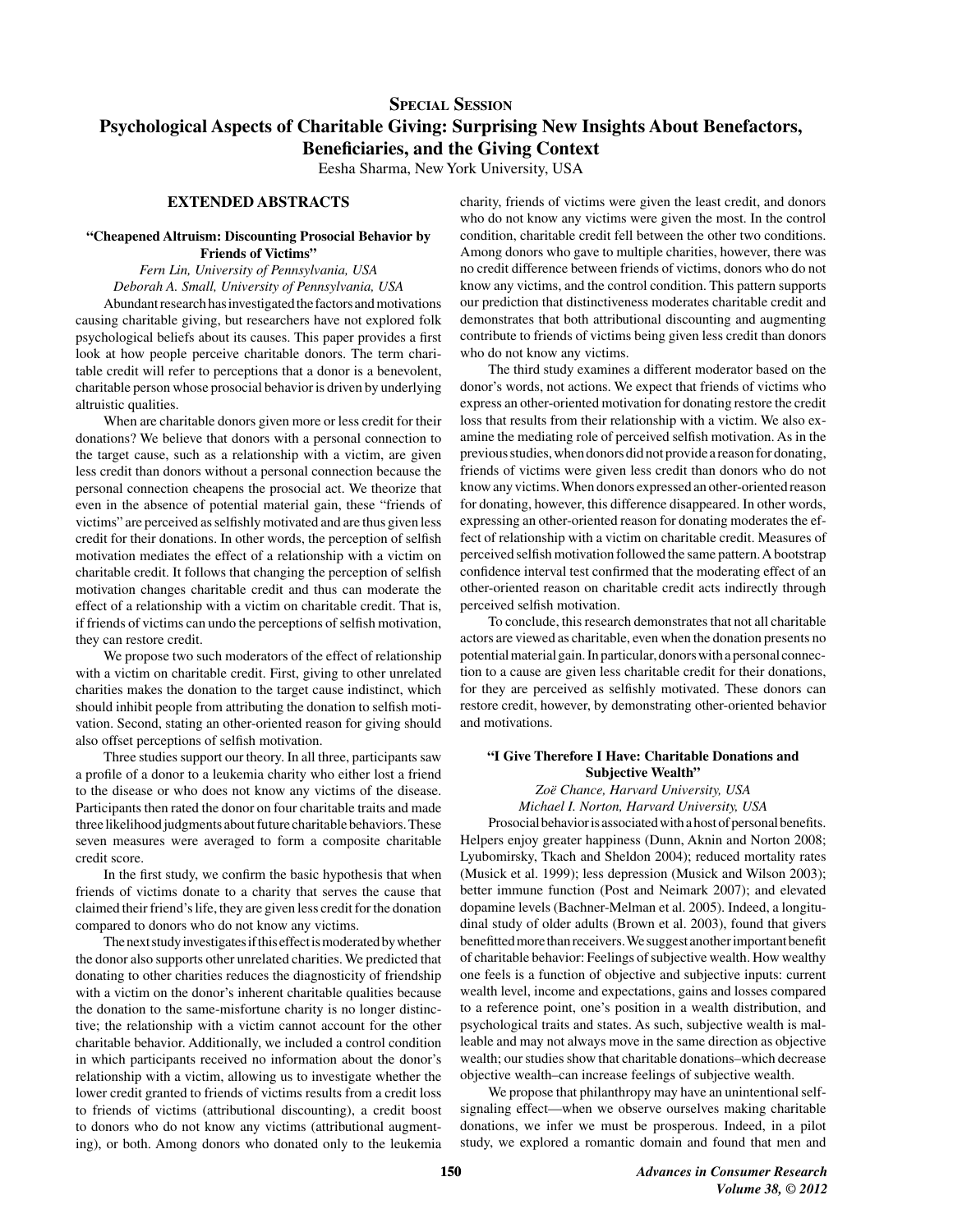women who spent more money on their Valentine reported feeling wealthier the next day, even holding monthly income and relationship satisfaction constant.

In Study 1, we tested the general relationship between giving and subjective wealth using a large national dataset. Some participants predicted how they would spend a hypothetical windfall, and others reported how they had actually spent real windfalls that year. For those who imagined receiving money, giving intentions were positively associated with subjective wealth. This association held up for those who had actually received extra money-feeling wealthy was associated with charitable giving, at all levels of wealth, and predicted donation behavior over and above the effects of income. These correlational data suggest that the feeling of subjective wealth may induce generosity, though the more intriguing interpretation, which we explore in our next studies, is whether causality also works in the reverse direction. In Study 2, we tested the impact of charitable giving on subjective wealth. Respondents were randomly assigned to one of five conditions; a control group (no donation) or one of four groups in a 2 (Real vs. Hypothetical) X 2 (Mandatory Donation vs. Self-Selection) between subjects design, in which some respondents donated \$1 to a national or local charity. We found that all donors felt wealthier than the control group, whether donation was real or hypothetical, and whether they chose to donate or were required to. These findings are consistent with recent fMRI experiments showing that the reward centers of the brain are activated by donating money to charity in a similar way as receiving money for personal use (Moll et al. 2006), even when giving is mandatory (Harbaugh et al. 2007).

Study 3 explores the mechanism behind this giving/wealth relationship. According to Luks (1988), volunteers report experiencing a "helper's high" or physical sensation of calmness and warmth, associated with giving, with 43% of his sample reporting increased strength and energy. If, as we suggest, giving sends signals of resource abundance to the self, it follows that the boost in subjective wealth may be associated with strength or power. We measured feelings of power using the Sense of Power scale (Anderson and Galinsky 2006). Participants either received \$1 to donate, \$1 to spend on batteries, or no additional money. Givers reported feeling wealthier than spenders, and both felt wealthier than the control group. The group differences were fully mediated by feeling a sense of power, which affected the givers but not the spenders.

In sum, our current research shows that while decreasing objective wealth, giving money away can increase subjective wealth. We have gathered evidence in support of our self-signaling hypothesis, that we interpret charitable donations as signals of wealth and power, even when the donations are our own.

#### "One vs. Many: The Effect of Efficacy and Entitativity on **Charitable Giving"**

Eesha Sharma, New York University, USA Vicki G. Morwitz, New York University, USA

Given the ongoing economic crisis, donating money is increasingly difficult. The popular press notes that donors are (a) demanding more transparency from charities, (b) voicing growing interest in increasing their "philanthropic returns," and (c) seeking more efficient giving opportunities. An important factor for donors is their perceptions of whether they can help (Bendapudi, Singh, and Bendapudi 1996). Sometimes, making a small impact-helping "one" beneficiary-assures donors that they will make any impact at all. Because of this, people frequently donate to singular, identifiable victims vs. numerous statistical victims, and tactics employed by organizations such as Kiva (i.e., sponsor one specific microloan) and Heifer International (i.e., buy one heifer, one trio of rabbits, one flock of chicks) are effective.

Clearly, in terms of providing large-scale aid, mass donations to "one" are not as effective as mass donations to "many," and fundraising for one particular need is a less efficient use of advertising dollars than fundraising for large-scale needs. Still, a robust finding in the charity literature is that people prefer helping one vs. many beneficiaries, often because "one" is more tangible, concrete, and sympathy-provoking, whereas "many" blunt sympathy and caring (Jenni and Loewenstein 1997; Kogut and Ritov 2005a,b; Small and Loewenstein 2003). Still, just as numerous factors influence giving aside from purely altruistic ones, numerous factors also influence giving to one vs. many beneficiaries, aside from purely emotional ones (for a review, see Bendapudi et al., 1996). While specificity, tangibility, and the singularity of identified victims have received a significant amount of attention, with emotion as the underlying mechanism, we examine an alternative mechanism: efficacy.

Efficacy has been defined as the conviction that a person can successfully execute a behavior to produce a desired outcome (Bandura 1983). We propose that, over and above emotion, efficacy can significantly impact charitable giving. There are different forms of efficacy (e.g., self efficacy: "I can make a difference;" cause efficacy: "UNICEF can make a difference," program efficacy: "this initiative can make a difference," beneficiary efficacy: "the beneficiary can be helped") and thus there are various ways to increase perceptions of efficacy. Our studies focus specifically on self- and cause-efficacy. Through four studies, we examine the role of efficacy to understand (a) how one can increase giving to many and (b) situations in which it may hurt vs. help to focus on one vs. many. We then examine the role of entitativity (i.e., beneficiary cohesiveness, Campbell 1958) to demonstrate (a) how perceiving a collection of targets as an entity may or may not be beneficial and (b) that this relationship hinges on perceived efficacy.

Study 1a and b test whether people donate more to one vs. many, regardless of whether "one" refers to a singular beneficiary (i.e., one child) or a singular collection of beneficiaries (i.e., one village of many). As predicted, participants in study 1a donated more to one child vs. many children; we replicated this effect in study 1b for one village vs. many villages. We suggest that perceived efficacy generally tends to be low in giving contexts. By focusing on one manageable segment, benefactors have a stronger perceived ability to help. These perceptions in turn influence willingness to donate, over and above the influence of emotion. Thus, we replicated previous findings that people tend to donate more to one vs. many (Kogut and Ritov 2005a,b; Small and Loewenstein 2003; Burson et al., under review), and extend them by (a) demonstrating the robustness of the effect for a singular collection of beneficiaries and (b) suggesting efficacy as the underlying mechanism.

Study 2 tests whether increasing perceived efficacy boosts charitable giving to many relative to one. We hypothesized that providing feasibility, or "how to," information in a charitable appeal would influence the achievability of "making a difference," and would thereby increase giving to many vs. when no feasibility information was provided. Indeed, we observed a significant interaction between number of beneficiaries (one vs. many) and appeal focus (control vs. feasibility information) such that participants who did vs. did not receive feasibility information donated more toward many beneficiaries. Emotions measures were also collected but did not have a systematic influence on donations.

Study 3 uses a 3 x 2 between-subjects design which crosses a beneficiary scope (one vs. many vs. one of many) manipulation with an efficacy (higher vs. lower) manipulation. Including three beneficiary scope conditions allowed us to test efficacy as the mechanism